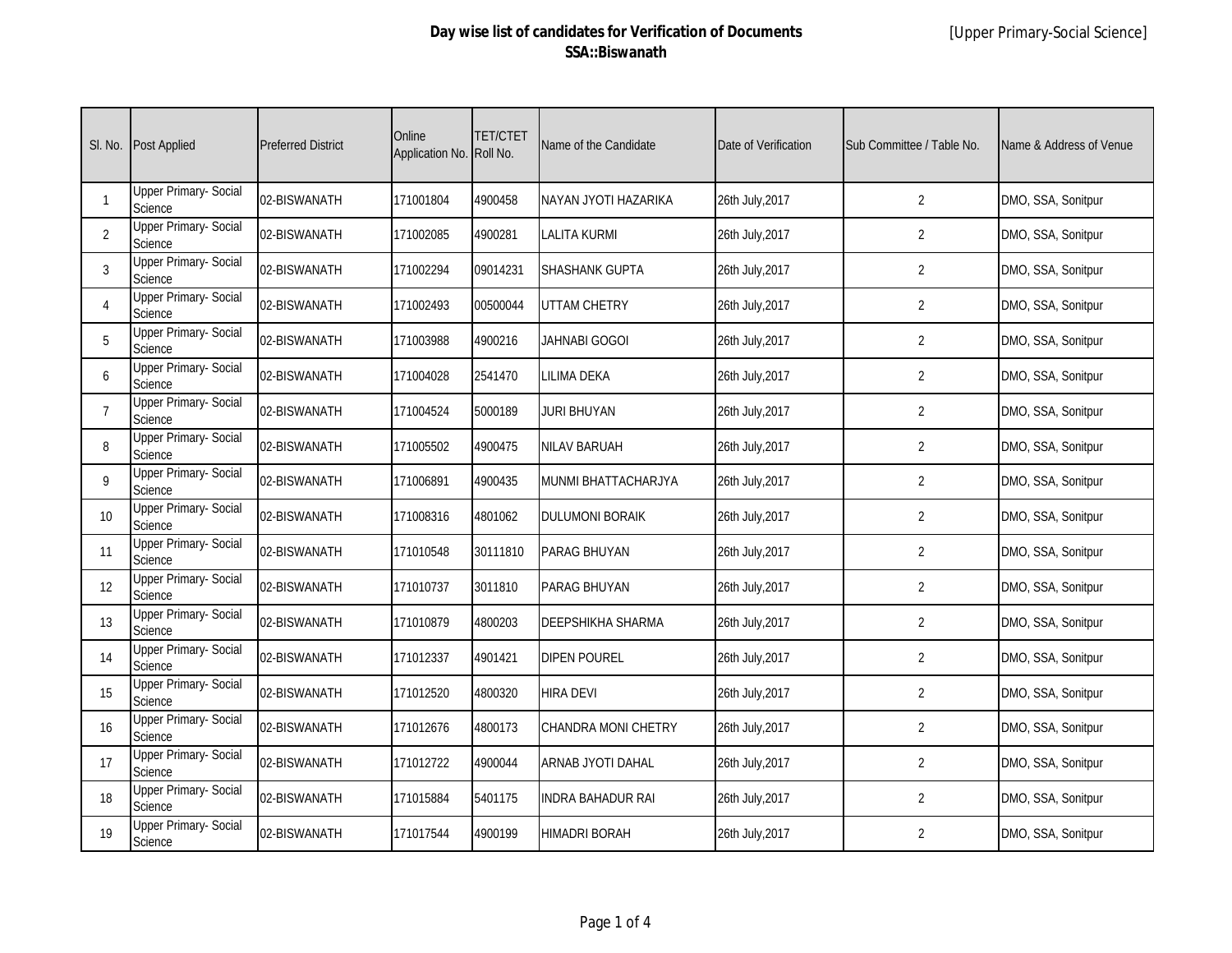|    | SI. No. Post Applied                    | <b>Preferred District</b> | Online<br>Application No. | <b>TET/CTET</b><br>Roll No. | Name of the Candidate         | Date of Verification | Sub Committee / Table No. | Name & Address of Venue |
|----|-----------------------------------------|---------------------------|---------------------------|-----------------------------|-------------------------------|----------------------|---------------------------|-------------------------|
| 20 | <b>Upper Primary- Social</b><br>Science | 02-BISWANATH              | 171019215                 | 4900220                     | <b>JANAMATI PATGIRI</b>       | 26th July, 2017      | $\overline{2}$            | DMO, SSA, Sonitpur      |
| 21 | <b>Upper Primary- Social</b><br>Science | 02-BISWANATH              | 171021295                 | 4900452                     | NAMITA HOMAGAIN               | 26th July, 2017      | $\overline{2}$            | DMO, SSA, Sonitpur      |
| 22 | <b>Upper Primary- Social</b><br>Science | 02-BISWANATH              | 171021724                 | 4801148                     | <b>SUJATA THAPA</b>           | 26th July, 2017      | $\overline{2}$            | DMO, SSA, Sonitpur      |
| 23 | <b>Upper Primary- Social</b><br>Science | 02-BISWANATH              | 171022553                 | 309308                      | PRATIBHA SHAH                 | 26th July, 2017      | $\overline{2}$            | DMO, SSA, Sonitpur      |
| 24 | <b>Upper Primary- Social</b><br>Science | 02-BISWANATH              | 171023307                 | 5000514                     | SILPI MONI KONWAR             | 26th July, 2017      | $\overline{2}$            | DMO, SSA, Sonitpur      |
| 25 | <b>Upper Primary- Social</b><br>Science | 02-BISWANATH              | 171024883                 | 4900081                     | <b>BHASWATI BHATTACHERJYA</b> | 26th July, 2017      | $\overline{2}$            | DMO, SSA, Sonitpur      |
| 26 | <b>Upper Primary- Social</b><br>Science | 02-BISWANATH              | 171024992                 | 00500389                    | <b>NEELAM SAIKIA</b>          | 26th July, 2017      | 2                         | DMO, SSA, Sonitpur      |
| 27 | <b>Upper Primary- Social</b><br>Science | 02-BISWANATH              | 171025121                 | 4801991                     | MAMATA BORUAH                 | 26th July, 2017      | 2                         | DMO, SSA, Sonitpur      |
| 28 | <b>Upper Primary- Social</b><br>Science | 02-BISWANATH              | 171025195                 | 5000997                     | PREETY NEWAR                  | 26th July, 2017      | 2                         | DMO, SSA, Sonitpur      |
| 29 | <b>Upper Primary- Social</b><br>Science | 02-BISWANATH              | 171025299                 | 5001180                     | SAMARSHING DAIMARY            | 26th July, 2017      | 2                         | DMO, SSA, Sonitpur      |
| 30 | <b>Upper Primary- Social</b><br>Science | 02-BISWANATH              | 171025557                 | 00604594                    | <b>PADMA DEVI</b>             | 26th July, 2017      | 2                         | DMO, SSA, Sonitpur      |
| 31 | <b>Upper Primary- Social</b><br>Science | 02-BISWANATH              | 171026066                 | 07721612                    | <b>DHRUV PRAKASH</b>          | 26th July, 2017      | 2                         | DMO, SSA, Sonitpur      |
| 32 | Upper Primary- Social<br>Science        | 02-BISWANATH              | 171026340                 | 4900051                     | <b>ARUNA BORAH</b>            | 26th July, 2017      | 2                         | DMO, SSA, Sonitpur      |
| 33 | <b>Upper Primary- Social</b><br>Science | 02-BISWANATH              | 171026534                 | 5000013                     | <b>ANIL DOLEY</b>             | 26th July, 2017      | 2                         | DMO, SSA, Sonitpur      |
| 34 | Upper Primary- Social<br>Science        | 02-BISWANATH              | 171027029                 | 4802889                     | NILUTPAL GOSWAMI              | 26th July, 2017      | $\overline{2}$            | DMO, SSA, Sonitpur      |
| 35 | <b>Upper Primary- Social</b><br>Science | 02-BISWANATH              | 171028434                 | 4900008                     | <b>AISHA BEGUM</b>            | 26th July, 2017      | $\overline{2}$            | DMO, SSA, Sonitpur      |
| 36 | <b>Upper Primary- Social</b><br>Science | 02-BISWANATH              | 171028711                 | 5400542                     | CHAYANIKA SAIKIA              | 26th July, 2017      | $\overline{2}$            | DMO, SSA, Sonitpur      |
| 37 | <b>Upper Primary- Social</b><br>Science | 02-BISWANATH              | 171029449                 | 3050355                     | <b>SOM NATH KOIRI</b>         | 26th July, 2017      | 2                         | DMO, SSA, Sonitpur      |
| 38 | <b>Upper Primary- Social</b><br>Science | 02-BISWANATH              | 171029808                 | 4802500                     | NILKAMAL BHUYAN               | 26th July, 2017      | 2                         | DMO, SSA, Sonitpur      |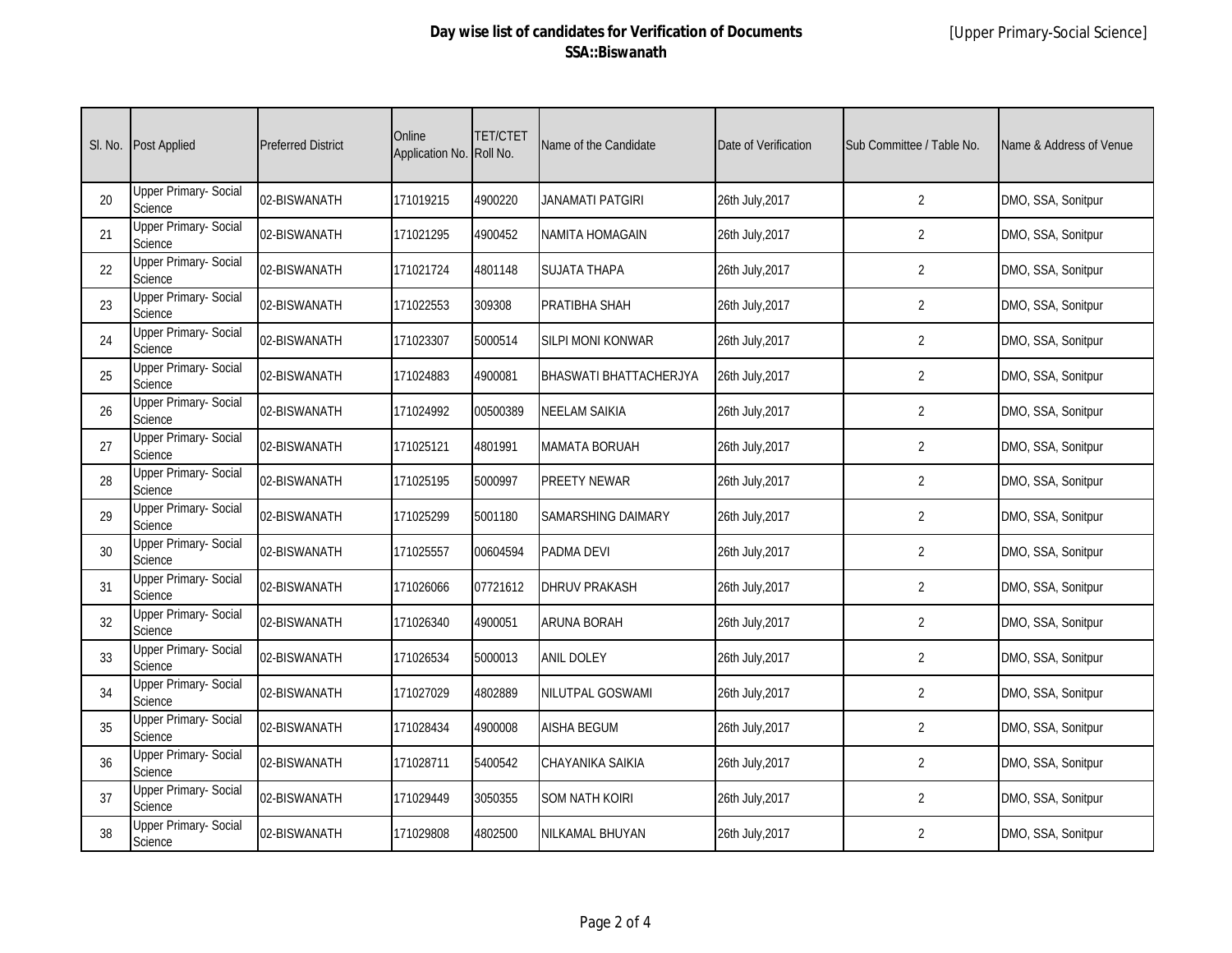| SI. No. | <b>Post Applied</b>                     | <b>Preferred District</b> | Online<br>Application No. | <b>TET/CTET</b><br>Roll No. | Name of the Candidate | Date of Verification | Sub Committee / Table No. | Name & Address of Venue |
|---------|-----------------------------------------|---------------------------|---------------------------|-----------------------------|-----------------------|----------------------|---------------------------|-------------------------|
| 39      | <b>Upper Primary- Social</b><br>Science | 02-BISWANATH              | 171029918                 | 3050323                     | <b>RUPA KARKI</b>     | 26th July, 2017      | $\overline{2}$            | DMO, SSA, Sonitpur      |
| 40      | <b>Upper Primary- Social</b><br>Science | 02-BISWANATH              | 171030517                 | 4900653                     | SANGITA GOSWAMI       | 26th July, 2017      | $\overline{2}$            | DMO, SSA, Sonitpur      |
| 41      | <b>Upper Primary- Social</b><br>Science | 02-BISWANATH              | 171030934                 | 4901415                     | BIJAYA UPADHYAYA      | 26th July, 2017      | $\overline{2}$            | DMO, SSA, Sonitpur      |
| 42      | <b>Upper Primary- Social</b><br>Science | 02-BISWANATH              | 171031089                 | 4900196                     | HEMANTA SARMAH        | 26th July, 2017      | $\overline{2}$            | DMO, SSA, Sonitpur      |
| 43      | <b>Upper Primary- Social</b><br>Science | 02-BISWANATH              | 171031873                 | 3050379                     | MRS KUMARI DEVI       | 26th July, 2017      | $\overline{2}$            | DMO, SSA, Sonitpur      |
| 44      | <b>Upper Primary- Social</b><br>Science | 02-BISWANATH              | 171032410                 | 3804752                     | SANJUB BORAH          | 26th July, 2017      | $\overline{2}$            | DMO, SSA, Sonitpur      |
| 45      | <b>Upper Primary- Social</b><br>Science | 02-BISWANATH              | 171032718                 | 5000276                     | JURI SAIKIA           | 26th July, 2017      | $\overline{2}$            | DMO, SSA, Sonitpur      |
| 46      | <b>Upper Primary- Social</b><br>Science | 02-BISWANATH              | 171033241                 | 57011912                    | SABNAM WAKIFA AHMED   | 26th July, 2017      | $\overline{2}$            | DMO, SSA, Sonitpur      |
| 47      | <b>Upper Primary- Social</b><br>Science | 02-BISWANATH              | 171033261                 | 1613088                     | <b>ARATI GUPTA</b>    | 26th July, 2017      | $\overline{2}$            | DMO, SSA, Sonitpur      |
| 48      | <b>Upper Primary- Social</b><br>Science | 02-BISWANATH              | 171033780                 | 2541491                     | <b>MILI SHARMA</b>    | 26th July, 2017      | $\overline{2}$            | DMO, SSA, Sonitpur      |
| 49      | Upper Primary- Social<br>Science        | 02-BISWANATH              | 171033905                 | 4800041                     | <b>ANILA GIRI</b>     | 26th July, 2017      | $\overline{2}$            | DMO, SSA, Sonitpur      |
| 50      | <b>Upper Primary- Social</b><br>Science | 02-BISWANATH              | 171034459                 | 3541232                     | USHA KIRON SHARMAH    | 26th July, 2017      | $\overline{2}$            | DMO, SSA, Sonitpur      |
| 51      | <b>Upper Primary- Social</b><br>Science | 02-BISWANATH              | 171035028                 | 00602009                    | <b>BIKASH SARMAH</b>  | 26th July, 2017      | $\overline{2}$            | DMO, SSA, Sonitpur      |
| 52      | <b>Upper Primary- Social</b><br>Science | 02-BISWANATH              | 171035468                 | 57007251                    | MASUDA KHATUN         | 26th July, 2017      | $\overline{2}$            | DMO, SSA, Sonitpur      |
| 53      | <b>Upper Primary- Social</b><br>Science | 02-BISWANATH              | 171036178                 | 5000363                     | PANKAJ BORAH          | 26th July, 2017      | $\overline{2}$            | DMO, SSA, Sonitpur      |
| 54      | <b>Upper Primary- Social</b><br>Science | 02-BISWANATH              | 171036454                 | 4802732                     | NIJWM BASUMATARY      | 26th July, 2017      | $\overline{2}$            | DMO, SSA, Sonitpur      |
| 55      | <b>Upper Primary- Social</b><br>Science | 02-BISWANATH              | 171036534                 | 4900098                     | <b>BINOY GAUTOM</b>   | 26th July, 2017      | $\overline{2}$            | DMO, SSA, Sonitpur      |
| 56      | <b>Upper Primary- Social</b><br>Science | 02-BISWANATH              | 171037570                 | 3801622                     | RANJIT DOLEY          | 26th July, 2017      | $\overline{2}$            | DMO, SSA, Sonitpur      |
| 57      | <b>Upper Primary- Social</b><br>Science | 02-BISWANATH              | 171037792                 | 4900319                     | MANISHA SAIKIA BARUAH | 26th July, 2017      | $\overline{2}$            | DMO, SSA, Sonitpur      |